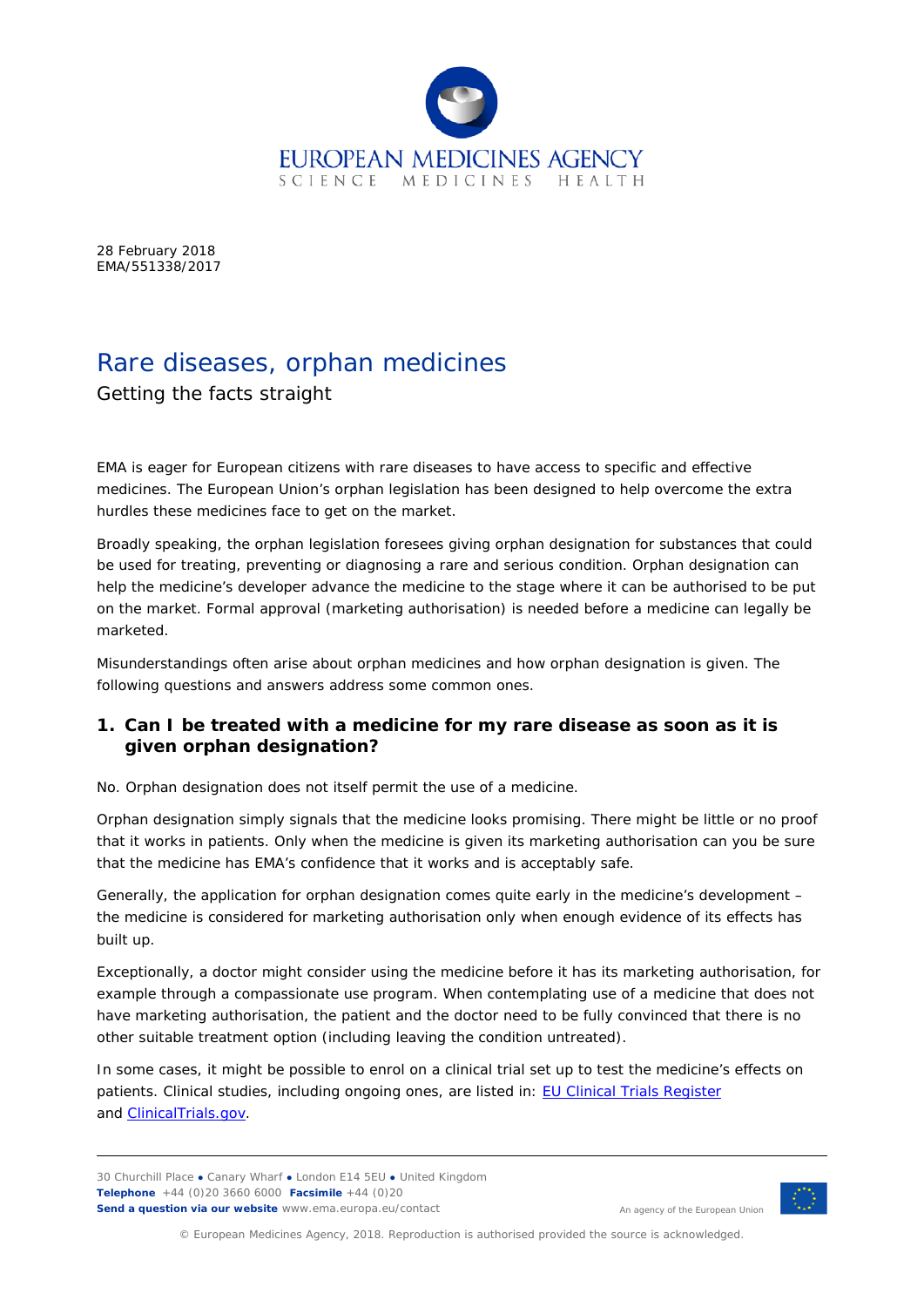#### *2. Does orphan designation speed up development time and marketing authorisation?*

Not necessarily. Giving orphan designation helps ensure that medicines for rare diseases are developed at all, and not necessarily to speed up such development. We have no evidence that having orphan designation leads to shorter development time or quicker evaluation for marketing authorisation.

## *3. Does the same committee consider orphan designation and marketing authorisation?*

Two separate EMA committees are involved with orphan designation and marketing authorisation.

The Committee for Orphan Medicinal Products (COMP) evaluates applications for orphan designation and it also considers if medicines previously granted orphan designation can continue to be classified as orphan medicines at the time of marketing authorisation. Applications for marketing authorisation go before the Committee for Medicinal Products for Human Use (CHMP).

Both committees' recommendations are sent to the European Commission which makes the final decision – on granting orphan designation on the one hand or marketing authorisation on the other. EMA publishes its recommendations on its website either under ['rare disease \(orphan\) designations'](http://www.ema.europa.eu/ema/index.jsp?curl=pages/medicines/landing/orphan_search.jsp&mid=WC0b01ac058001d12b) or under ['European public assessment reports'](http://www.ema.europa.eu/ema/index.jsp?curl=pages/medicines/landing/epar_search.jsp&mid=WC0b01ac058001d125).

# *4. Does orphan designation granted outside the EU count in the EU?*

No, because orphan designations are granted by different authorities and the rules for designation vary. So, a medicine may be classified an orphan in the EU but not necessarily so elsewhere, and the other way round. For example the definition of what is considered rare ('prevalence threshold') is different in the United States (US) from that used in the EU. And in the EU the developer might have to show that the medicine brings significant benefit but this does not apply in the US.

# *5. What is 'significant benefit'?*

Significant benefit means that a medicine produces a clinically relevant advantage or makes a major contribution to patients' care, compared with existing methods to treat the condition. Thus orphan designation is given to a product that will improve patients' current treatment, having considered what else is available (see also Q. 6).

## *6. How is the assessment for 'significant benefit' different from that for 'benefit–risk'?*

When other treatments already exist for the condition, the application for orphan designation has to show that the candidate medicine brings significant benefit compared with those treatments. For example, an orphan medicine may be suitable for patients for whom current treatments do not work, or by adding it to current treatment it is likely to improve patients' outcome. A medicine can also be said to show significant benefit if it works as well as other treatments but is significantly easier or more convenient to use.

By contrast, for a benefit–risk assessment in a marketing authorisation, the application has to show that the candidate medicine's benefit (how well it works) outstrips its risks (its known and possible side effects). A medicine's benefit–risk assessment often involves comparison with other treatment but there is no obligation to show that the candidate medicine is more beneficial than all other methods for treating the condition.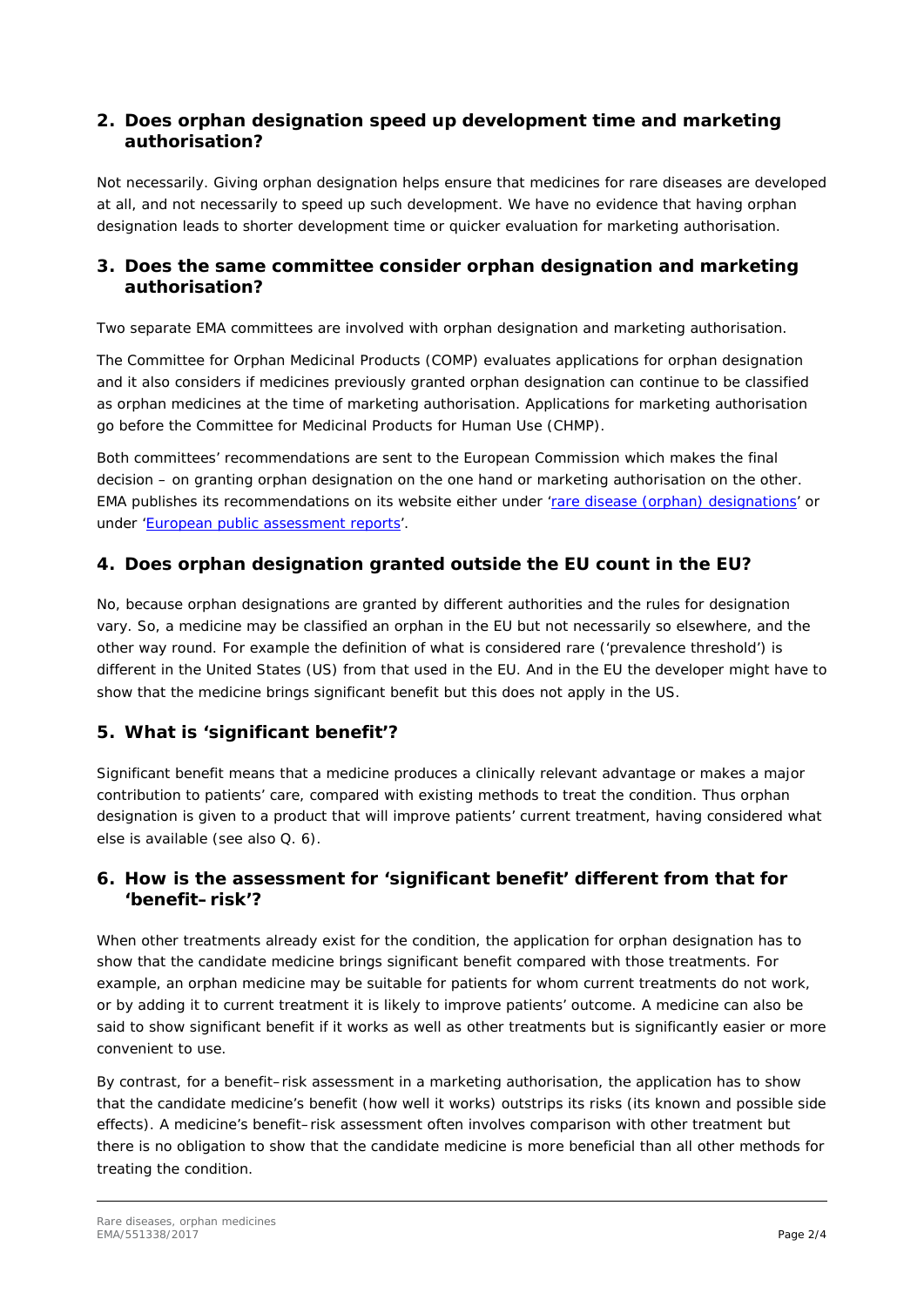#### *7. For authorised medicines, why is the medical condition in the orphan designation not always the same as that in the marketing authorisation?*

The medical condition specified in the orphan designation is often broader than the use ('indication') for which the medicine eventually gets marketing authorisation. This is because the marketing authorisation indication is based on the evidence that the company gives in its application. Generally, the authorised indication is based on the characteristics of patients in the clinical trials and might exclude certain groups like the very young or pregnant women, or it might include patients with only one variant of the condition. For example, a medicine originally designated orphan for cystic fibrosis might subsequently be authorised for use only in those aged over 12 years with a specific mutation (change) in the CFTR gene (reflecting studies showing positive outcome in this group), rather than for all patients with cystic fibrosis.

## *8. Who secures availability of an orphan medicine in the EU and sets prices?*

National authorities in individual EU countries, together with the company, make arrangements for the local availability of all medicines (including orphan medicines) as well as their pricing. EMA is not involved in the supply and reimbursement of medicines.

EMA's principal remit is to ensure that authorised medicines work, they are acceptably safe and are of good quality. And in the case of orphan medicines, EMA assesses the application to ensure that the medicine benefits patients with rare diseases. EMA evaluations are based on a scientific assessment of all available evidence on medicines but do not consider their costs.

## *9. Despite EMA assessing significant benefit for an orphan medicine, why do national authorities sometimes reject use of the medicine?*

EU countries make their own decisions on providing a medicine within the country's health service. In many cases, they use health technology assessment (HTA) to compare the medicine with other health technologies. National requirements and priorities can lead to differences in how a medicine's value is judged against the standard treatment in that country.

Moreover, national decisions may also consider value-for-money; medicines may be provided through the country's health service only if its cost in relation to its benefit meets set thresholds. EMA's assessment does not take costs into account.

## *10.Why is there a 10-year exclusivity period for orphan medicines once they are marketed?*

Orphan designation offers incentives to encourage development of orphan medicines and their availability. Once an orphan medicine is authorised it qualifies for 10-year market exclusivity (see also Q. 11). This is because, with limited usage of the medicine in the orphan disease, it can take longer to recoup the medicine's research and development costs.

## *11. Does market exclusivity that results from orphan designation prevent marketing of other medicines?*

Market exclusivity is an incentive offered by orphan designation. This arrangement, which operates once the medicine has received marketing authorisation, blocks similar competitor medicines from entering the market for 10 years. However, this market exclusivity does not necessarily block medicines which are used for the same rare disease but differ from the first medicine on the basis of